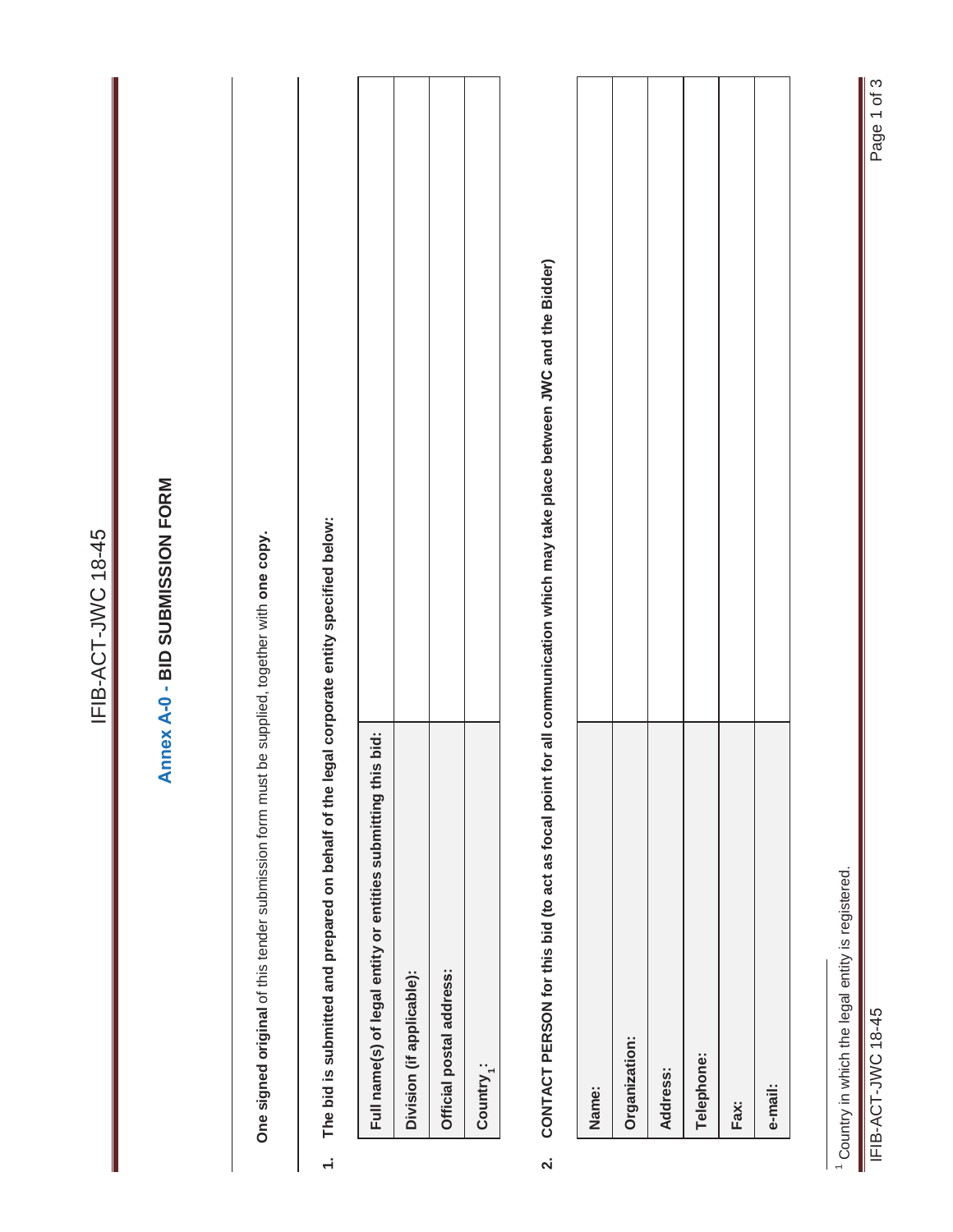# 3. STATEMENT **3. STATEMENT**

I, the undersigned, being the authorised signatory of the above Bidder, hereby declare that we have examined and accept without reserve or restriction the entire<br>contents of the bidding specifications for the bidding proce I, the undersigned, **being the authorised signatory** of the above Bidder, hereby declare that we have examined and accept without reserve or restriction the entire contents of the bidding specifications for the bidding procedure referred to above.

|                           | ENVELOPE A - ADMINISTRATIVE DATA (submitted in a separate sealed envelope)(section 11(a) of the bidding instructions) | cross when supplied)<br>Our bid is made up of<br>(please put a tick or<br>the following<br>documents |  |
|---------------------------|-----------------------------------------------------------------------------------------------------------------------|------------------------------------------------------------------------------------------------------|--|
| $\boldsymbol{\mathsf{A}}$ | ement (Annex A-1)<br>The duly filled in, signed and dated The Compliance Stat                                         | $\Box$                                                                                               |  |
| $\overline{\mathbf{A}}$   | The duly filled in, signed and dated The Certificate of Legal Name of Bidder (Annex A-2)                              | $\Box$                                                                                               |  |
| $\overline{\mathbf{A}}$   | The duly filled in, signed and dated The Certificate of Independent Determination (Annex A-3)                         | $\Box$                                                                                               |  |
| $\overline{\mathbf{A}}$   | The duly filled in, signed and dated The Certificate of Bid Validity (Annex A-4)                                      | $\Box$                                                                                               |  |
| $\overline{\mathbf{A}}$   | The duly filled in, signed and dated The Certificate of Exclusion of Taxes and Charges (Annex A-5)                    | $\Box$                                                                                               |  |
| $\overline{\mathbf{A}}$   | The duly filled in, signed and dated The Certificate of Authorization to Perform (Annex A-6)                          | $\Box$                                                                                               |  |
|                           |                                                                                                                       |                                                                                                      |  |
|                           |                                                                                                                       |                                                                                                      |  |
|                           |                                                                                                                       |                                                                                                      |  |
|                           |                                                                                                                       |                                                                                                      |  |
|                           |                                                                                                                       |                                                                                                      |  |
|                           |                                                                                                                       |                                                                                                      |  |
|                           |                                                                                                                       |                                                                                                      |  |
|                           |                                                                                                                       |                                                                                                      |  |
|                           |                                                                                                                       |                                                                                                      |  |

Page 2 of 3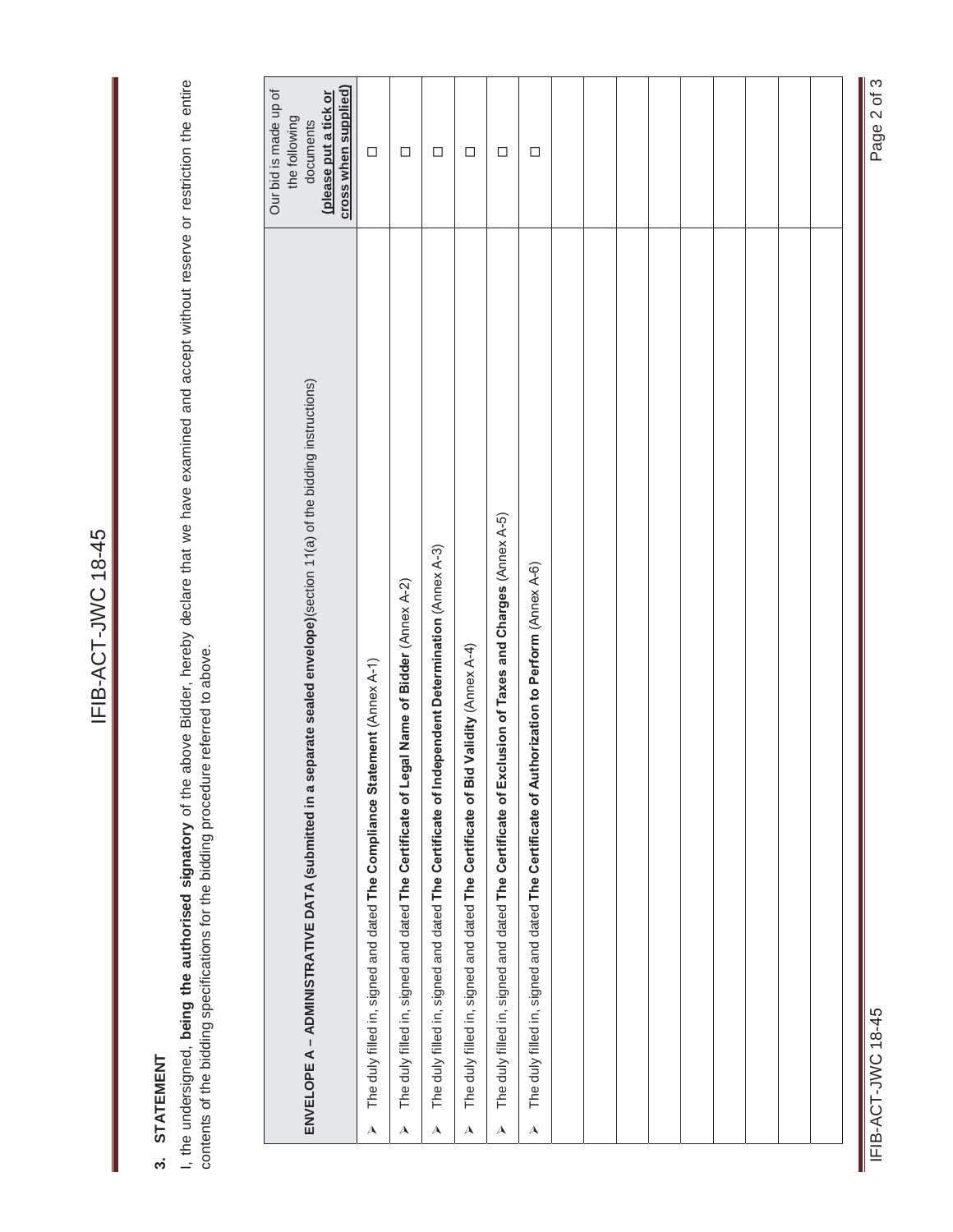| $\overline{a}$<br>٦<br>$\alpha$ |  |
|---------------------------------|--|
|                                 |  |
|                                 |  |
|                                 |  |
|                                 |  |
|                                 |  |
|                                 |  |
|                                 |  |
|                                 |  |

| ENVELOPE B – TECHNICAL PROPOSAL (submitted in a separate sealed envelope) (section 11(b) of the bidding instructions)                           |  |
|-------------------------------------------------------------------------------------------------------------------------------------------------|--|
| > Description of the bidder's quality assurance & customer services methodology in line with the Statement of Work (Annex B-1-Supplier Created) |  |
| Sample menus for JWC Canteen and Events (Annex B-2 Supplier Created)<br>$\mathbf{\lambda}$                                                      |  |
| Past Performance Worksheets (Annex B-3)<br>$\triangle$                                                                                          |  |
|                                                                                                                                                 |  |
| ENVELOPE C – FINANCIAL PROPOSAL (submitted in a separate, sealed envelope) (section 11(c) of the bidding instructions)                          |  |
| The financial proposal based on the format found in:<br>· Financial Proposal(Annex C-1)<br>$\lambda$                                            |  |
|                                                                                                                                                 |  |
|                                                                                                                                                 |  |

[/f applicable: We undertake to guarantee the eligibility of the sub-contractor(s) for the parts of the services for which we have stated our intention to sub-contract in the<br>Technical Proposal.]<br>This bid is subject to acc [*If applicable*: We undertake to guarantee the eligibility of the sub-contractor(s) for the parts of the services for which we have stated our intention to sub-contract in the Technical Proposal.]

This bid is subject to acceptance within the validity period stipulated in section **16** of the Bidding Instructions.

| SIGNATURE OF AUTHORIZED REPRESENTATIVE | NAME AND TITLE | <b>COMPANY</b> | DATE |
|----------------------------------------|----------------|----------------|------|
|                                        |                |                |      |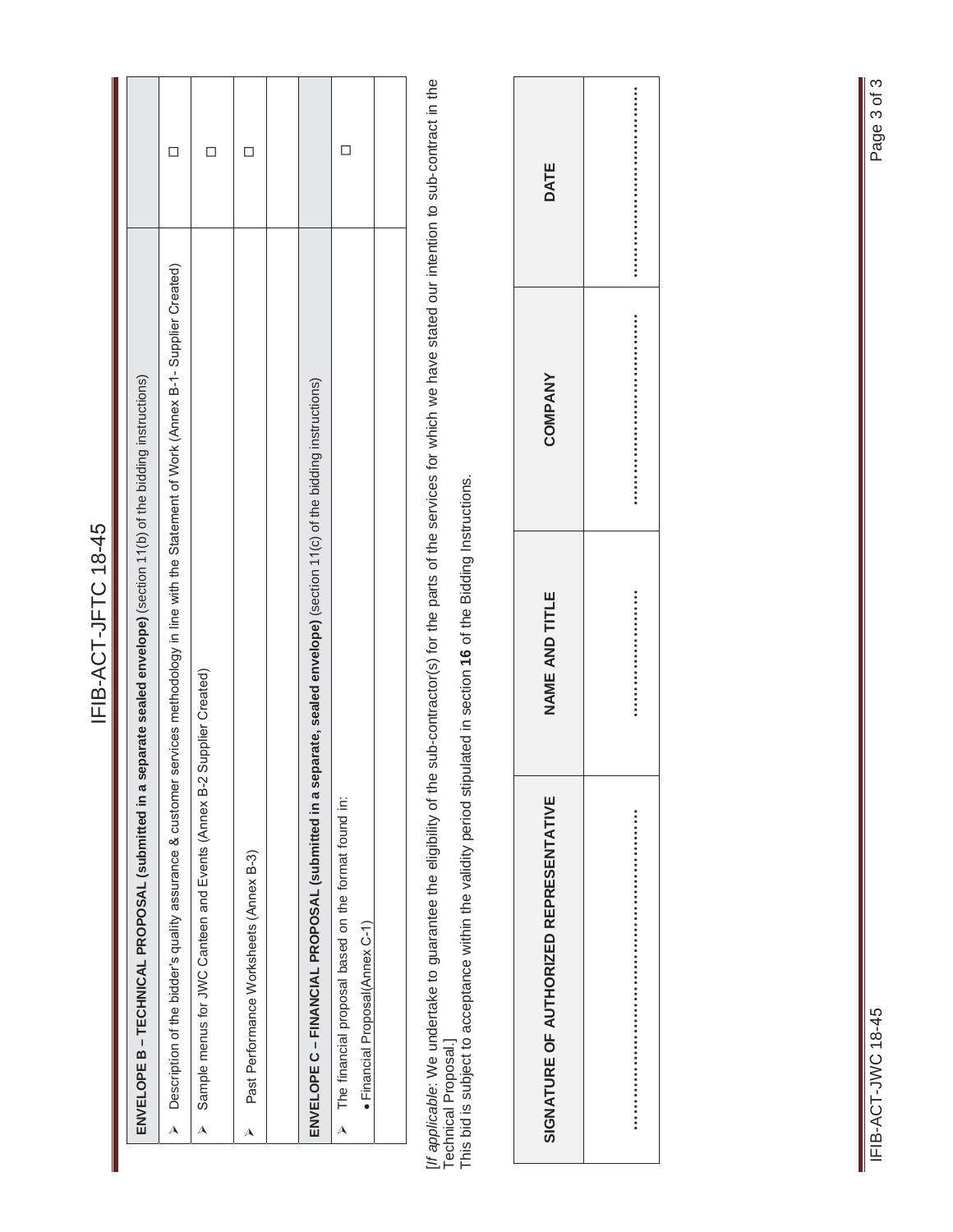# **A-1 COMPLIANCE STATEMENT**

It is hereby stated that our bid to IFIB-ACT-JWC-18-45 is fully compliant with the Bidding Instructions, General Provisions and Statement of Work as contained in Part I, II and III of this document, with:

No exceptions

Or

 $\Box$ 

 $\mathbb{R}^n$ 

The following exception(s):

| Part | Paragraph | <b>Description of Deviation</b> |
|------|-----------|---------------------------------|
|      |           |                                 |
|      |           |                                 |
|      |           |                                 |
|      |           |                                 |
|      |           |                                 |
|      |           |                                 |
|      |           |                                 |
|      |           |                                 |
|      |           |                                 |
|      |           |                                 |
|      |           |                                 |
|      |           |                                 |
|      |           |                                 |
|      |           |                                 |

Date: \_\_\_\_\_\_\_\_\_\_\_\_\_\_\_\_\_\_\_\_\_\_\_\_\_\_\_\_\_\_\_\_\_\_\_\_\_\_

| Name & Title: |  |
|---------------|--|
|               |  |

Bid Reference: IFIB-ACT-JWC-18-45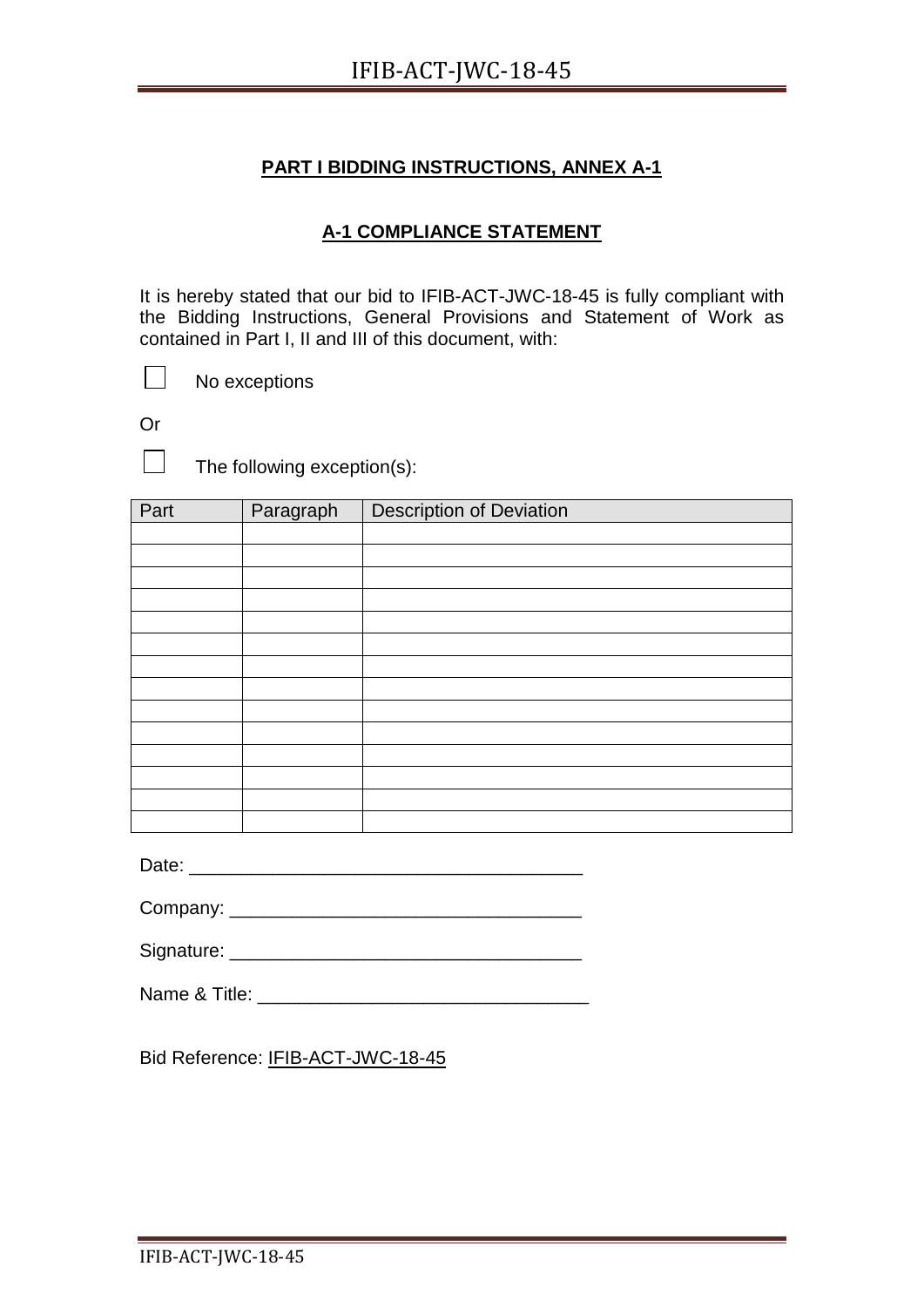# **A-2 CERTIFICATE OF LEGAL NAME OF BIDDER**

This Bid is prepared and submitted on behalf of the legal corporate entity specified below:

| FULL NAME OF CORPORATION:<br>DIVISION (IF APPLICABLE):<br>SUB DIVISION (IF APPLICABLE):<br><b>OFFICIAL MAILING ADDRESS:</b> | <u> 1989 - Johann John Stone, mars et al. (1989)</u> |
|-----------------------------------------------------------------------------------------------------------------------------|------------------------------------------------------|
| <b>E-MAIL ADDRESS:</b>                                                                                                      |                                                      |
| <b>TELEFAX NO:</b>                                                                                                          |                                                      |
| POINT OF CONTACT REGARDING                                                                                                  |                                                      |
| THIS BID:                                                                                                                   |                                                      |
| NAME:                                                                                                                       |                                                      |
| POSITION:                                                                                                                   |                                                      |
| TELEPHONE:                                                                                                                  |                                                      |
| ALTERNATIVE POINT OF CONTACT:                                                                                               |                                                      |
| NAME:                                                                                                                       |                                                      |
| POSITION:                                                                                                                   |                                                      |
| TELEPHONE:                                                                                                                  |                                                      |
|                                                                                                                             |                                                      |
| Date                                                                                                                        | Signature of Authorized<br>Representative            |
|                                                                                                                             | <b>Title</b>                                         |
|                                                                                                                             | Company                                              |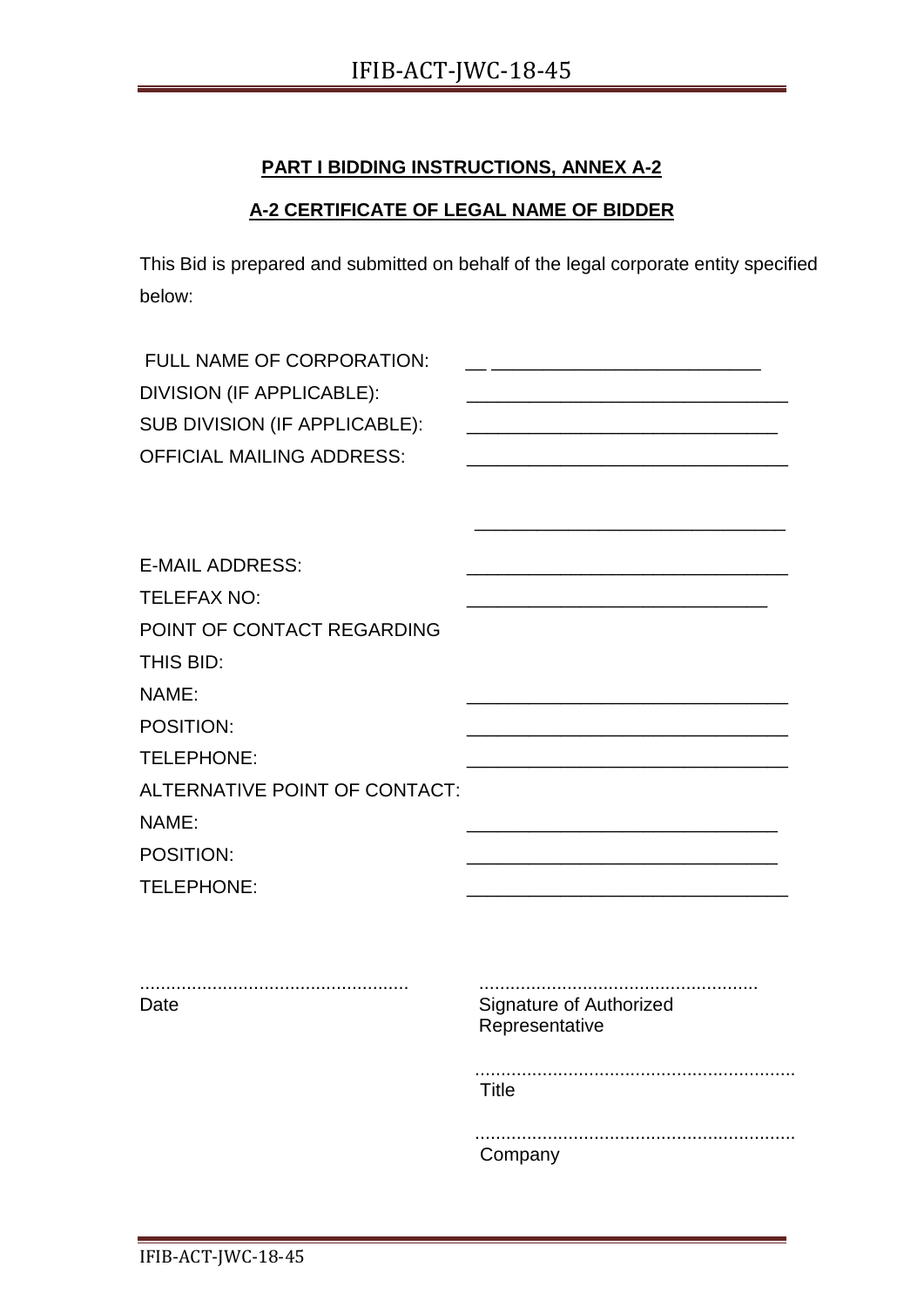### **A-3 CERTIFICATE OF INDEPENDENT DETERMINATION**

- 1. Each Bidder shall certify that in connection with this procurement:
	- a. This Bid has been arrived at independently, without consultation, communication or agreement, for the purpose of restricting competition, with any other Bidder or with any competitor;
	- b. The contents of this bid have not been knowingly disclosed by the Bidder and will not knowingly be disclosed by the Bidder prior to award, directly or indirectly to any other Bidder or to any competitor, and
	- c. No attempt has been made, or will be made by the Bidder to induce any other person or firm to submit, or not to submit, a Bid for the purpose of restricting competition.

2. Each person signing this Bid shall also certify that he/she is the person in the Bidder's organization responsible within that organization for the decision as to the bid and that he has not participated and will not participate in any action contrary to 1(a) through 1(c) above, or

a. They are not the person in the Bidder's organization responsible within that organization for the bid but that they have been authorized in writing to act as agent for the persons responsible for such a decision in certifying that such persons have not participated, and will not participate in any action contrary to 1(a) through 1(c) above, and as their agent does hereby so certify, and

b. They have not participated and will not participate in any action contrary to 1(a) through 1(c) above.

.................................................... Date .............................................................. Signature of Authorized Representative .............................................................. Title .............................................................. Company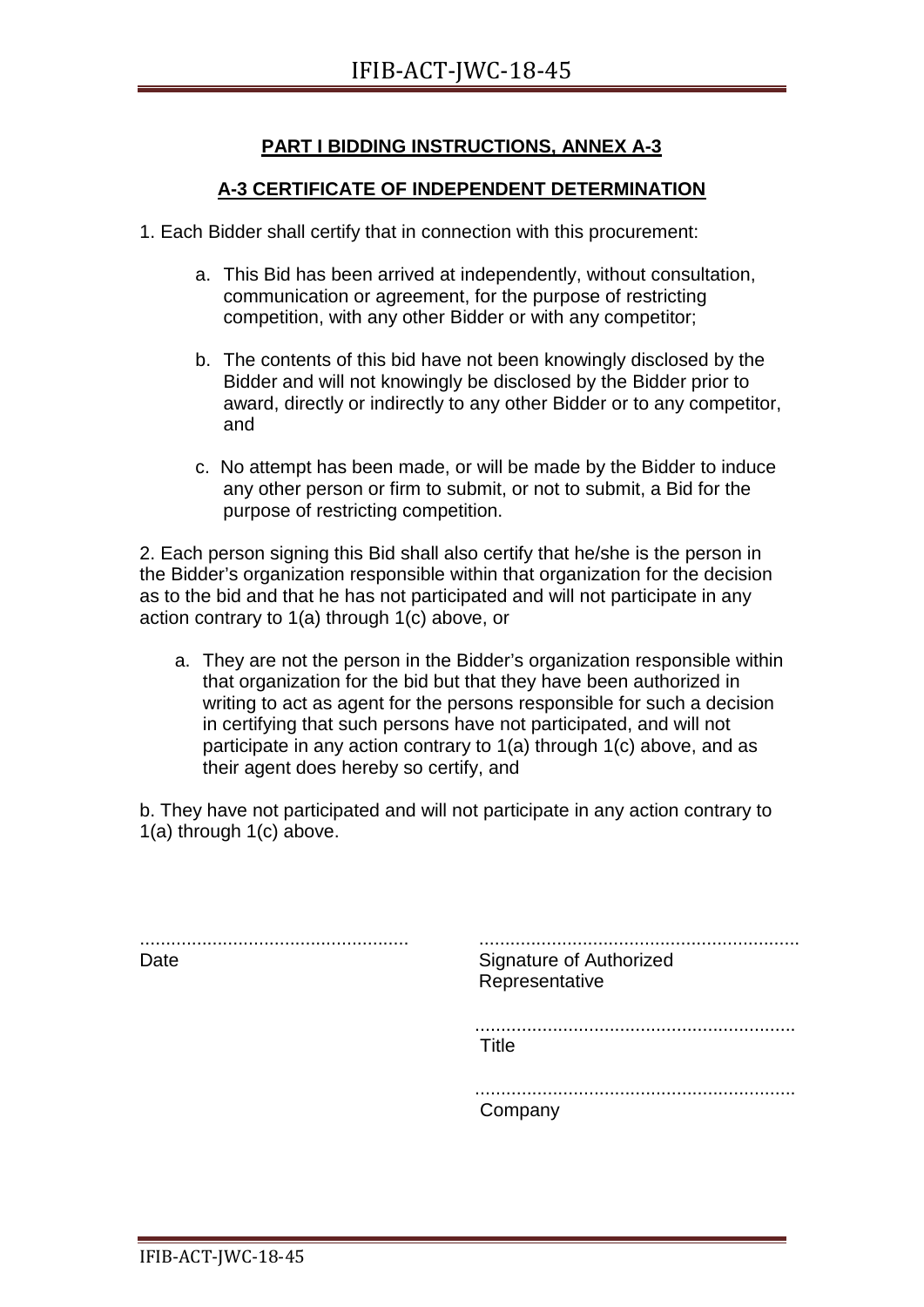# **A-4 CERTIFICATE OF BID VALIDITY**

I, the undersigned, as an authorized representative of the firm submitting this bid, do hereby certify that the pricing and all other aspects of our offer will remain valid until **01 FEB 2019**.

| .<br>Date | Signature of Authorized<br>Representative |
|-----------|-------------------------------------------|
|           | Title                                     |
|           | Company                                   |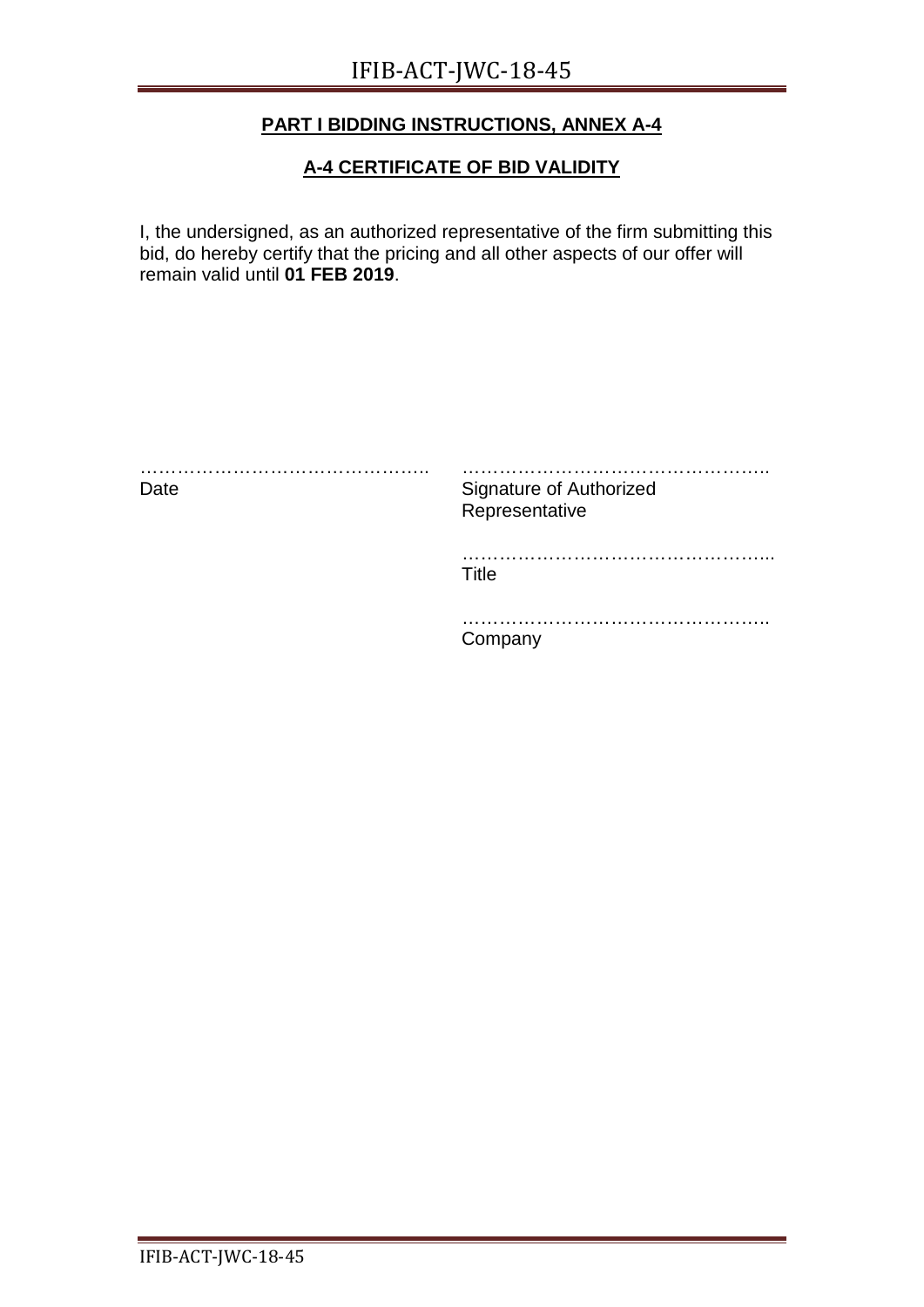# **A-5 CERTIFICATE OF EXCLUSION OF TAXES AND CHARGES**

I hereby certify that the prices offered in the price proposal of this bid will exclude all taxes, duties and customs charges from which the Contracting Officer has been exempted by international agreement.

| .<br>Date | Signature of Authorized<br>Representative |
|-----------|-------------------------------------------|
|           | Title                                     |
|           | Company                                   |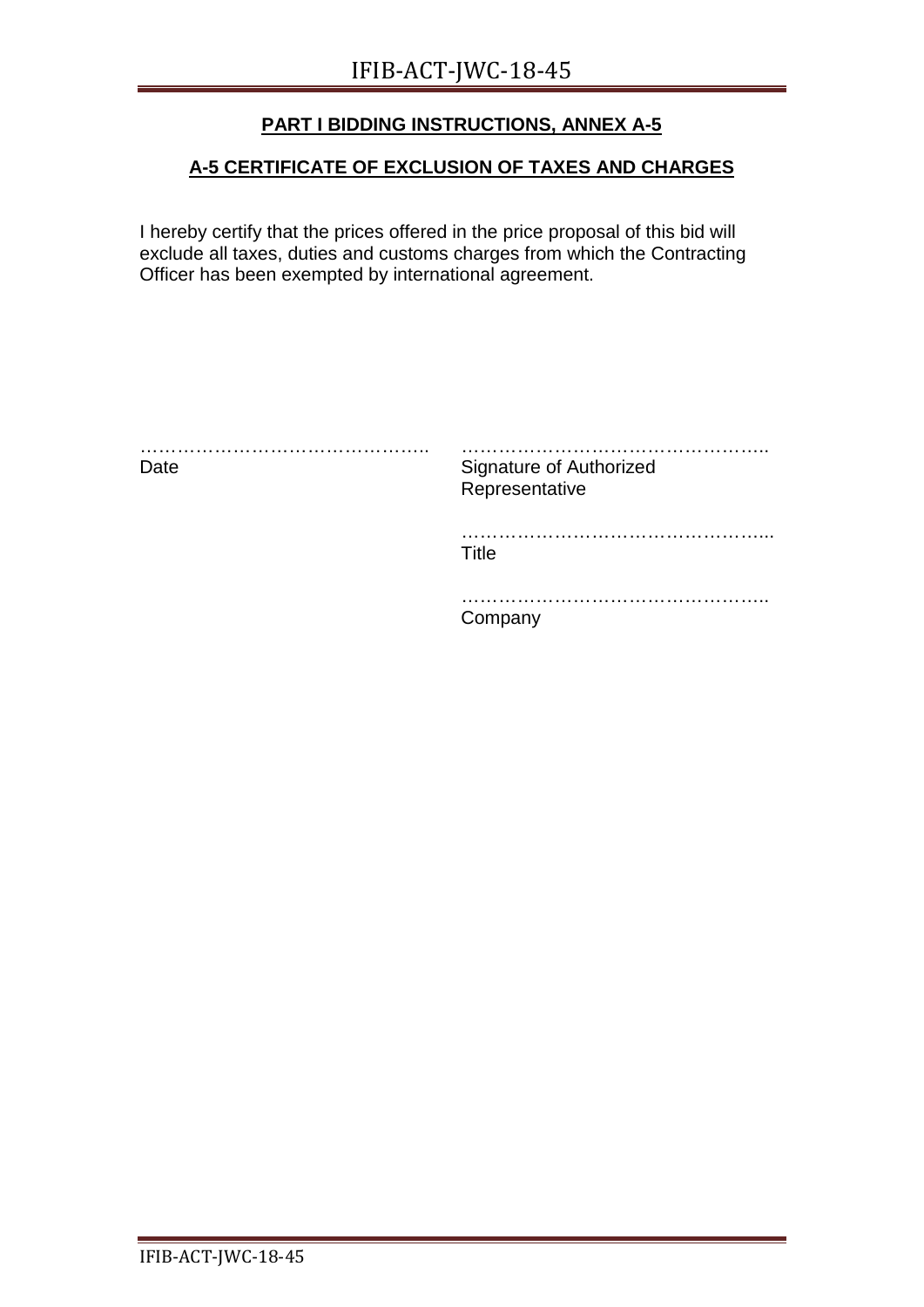#### **PART I, ANNEX A-6 CERTIFICATE OF AUTHORIZATION TO PERFORM**

The SUPPLIER warrants that:

- 1. The SUPPLIER and sub-contractors, if any, have been duly authorized to operate and do business in Norway; SUPPLIER and subcontractors, if any, have obtained all necessary licenses and permits required in connection with the contract; that SUPPLIER and subcontractors, if any, will fully comply with all the laws, decrees, labour standards and regulations of Norway during performance of this contract; and that no claim for additional moneys with respect to any authorizations to perform will be made upon JWC.
- 2. The Supplier has adequate financial resources, or the ability to obtain them, to perform all Canteen Services activities.
- 3. All effort by the Supplier and sub-contractors, if any, related to this SOW, will be performed by NATO Nationals with the required security clearances.
- 4. The Supplier, involved Supplier personnel and sub-contractors, if any, have not been suspended or debarred from contract work at any NATO body.

| .<br>Date | <b>Signature of Authorized</b><br>Representative |
|-----------|--------------------------------------------------|
|           | Title                                            |
|           | .<br>Company                                     |
|           |                                                  |